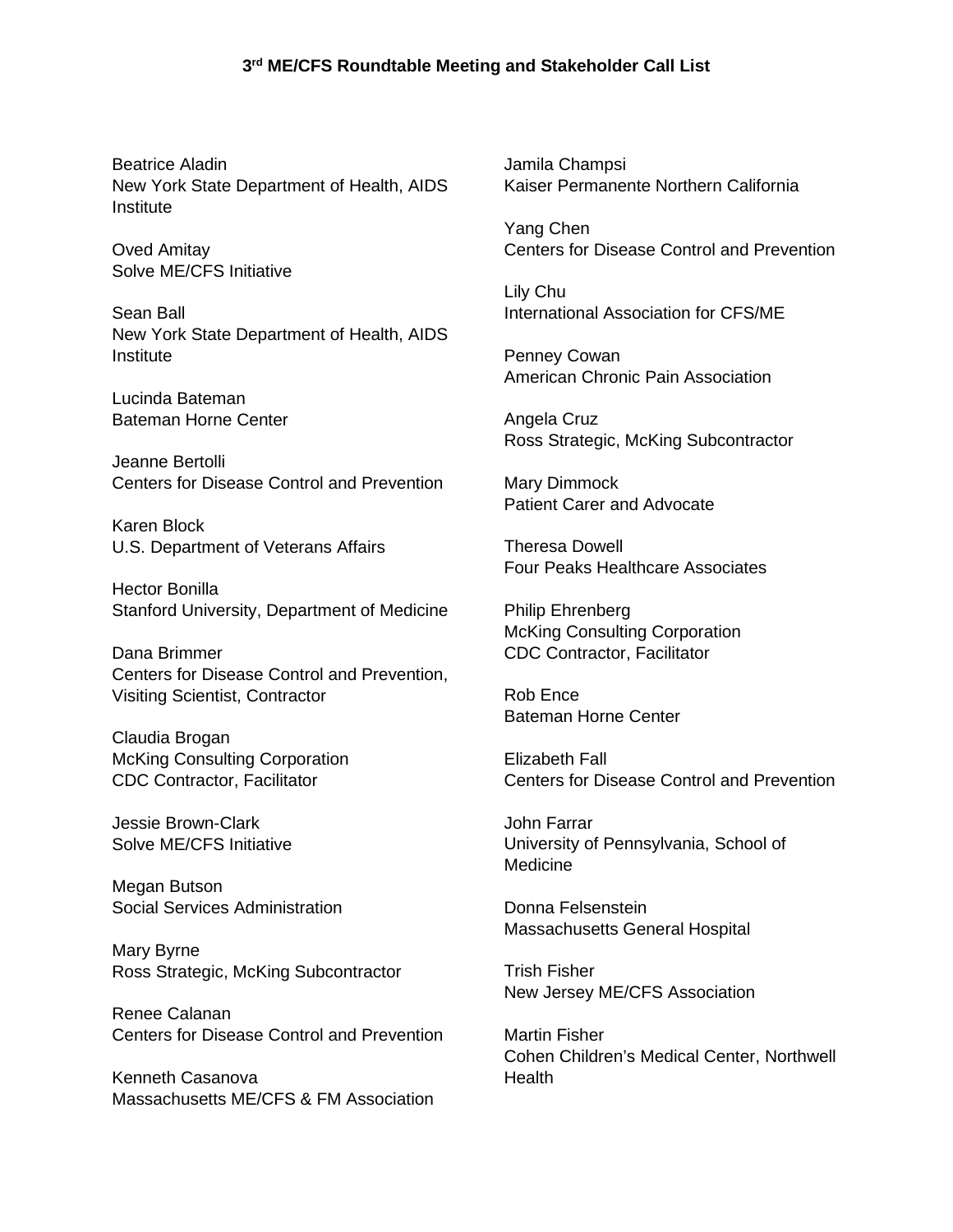Kenneth Friedman Rowan University, School of Medicine

Lindsey Gardner Medscape

Dina Garrett Centers for Disease Control and Prevention Communications Specialist, Contractor

Steve Gluckman University of Pennsylvania, Department of Medicine

Michael Goldstein Social Services Administration

Charles Gonzalez New York State Department of Health – AIDS Institute

Judith Griffith Centers for Disease Control and Prevention

Chad Helmick Centers for Disease Control and Prevention

Britany Helton Centers for Disease Control and Prevention

Joseph Herrera Mount Sinai Health System Rehabilitation and Human Performance

Ben HsuBorger #MEAction

Anindita Issa Centers for Disease Control and Prevention

Wilhelmina Jenkins #MEAction Georgia Chapter

Cort Johnson Health Rising

Samer Khan Ross Strategic, McKing Subcontractor

Nancy Klimas Nova Southeastern University

Karman Kregloe Solve ME/CFS Initiative

Gudrun Lange Gudrun Lange Private Practice

Crystal Lantz National Institutes of Health

Charles Lapp Hunter-Hopkins Center

Susan Levine Cornell University, Center for Enervating NeuroImmune Disease

Nicole Lezin McKing Consulting Corporation CDC Contractor, Facilitator

Sally Lin Centers for Disease Control and Prevention

Angela Linford Bateman Horne Center

Denise Lopez-Majano Speak Up About ME

Aileen Maki Centers for Disease Control and Prevention

Marie Mann Health Resources and Services Administration

Eva Margolies McKing Consulting Corporation CDC Contractor, Facilitator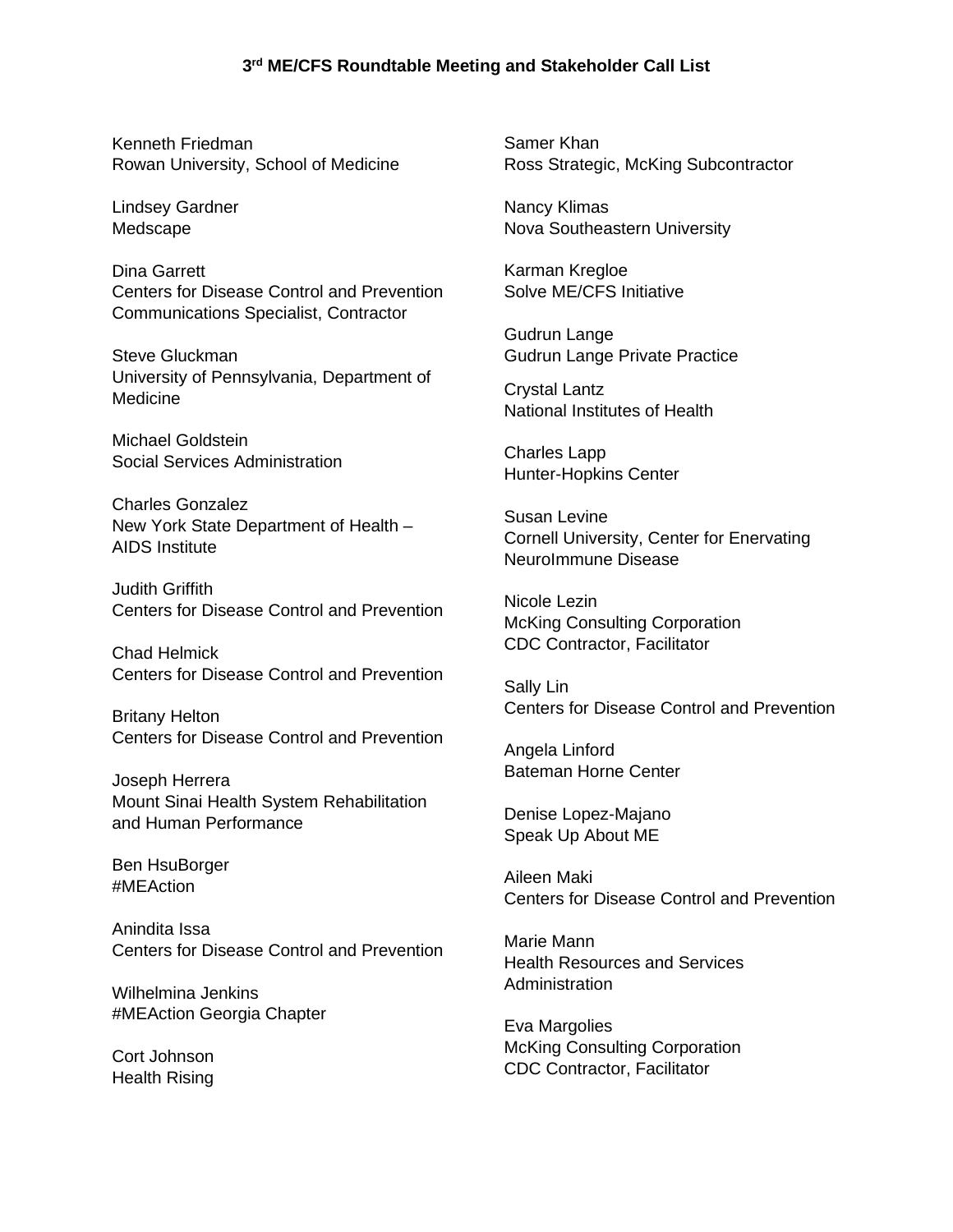Erin Maughn National Association of School Nurses

Timothy McLeod Centers for Disease Control and Prevention

Carol McPhillips-Tangum McKing Consulting Corporation CDC Contractor, Facilitator

Jennifer McQuiston Centers for Disease Control and Prevention

Shawna Mercer Centers for Disease Control and Prevention

Arthur Mirin #MEAction California Chapter

Heather Murphy National Association of Chronic Disease Directors

Stephen Murphy Medscape

Benjamin Natelson Mount Sinai Pain & Fatigue Study Center

Donovan Newton Centers for Disease Control and Prevention

Steve Olson Kaiser Permanente Northern California

Megan O'Sullivan Centers for Disease Control and Prevention

Diane Padden American Association of Nurse Practitioners

Christine Pearson Centers for Disease Control and Prevention

Charmian Proskauer Massachusetts ME/CFS & FM Association Allison Ramiller Solve ME/CFS Initiative

Wendy Ruben Centers for Disease Control and Prevention

Tahlia Ruschioni Bateman Horne Center

Kathy Sapp American Chronic Pain Association

Alison Sbrana Body Politic

Ellen Schneider Osteoarthritis Action Alliance

Jaime Seltzer #MEAction

Joan Shaver University of Arizona College of Nursing

Jacek Skarbinski Kaiser Permanente Northern California

Lorraine Steefel Trustee, New Jersey ME/CFS Association

Dale Strasser Emory University, Department of Rehabilitation Medicine

Linda Tannenbaum Open Medicine Foundation

Emily Taylor Solve ME/CFS Initiative

Mary Thompson National Association of School Nurses

Elizabeth Unger Centers for Disease Control and Prevention